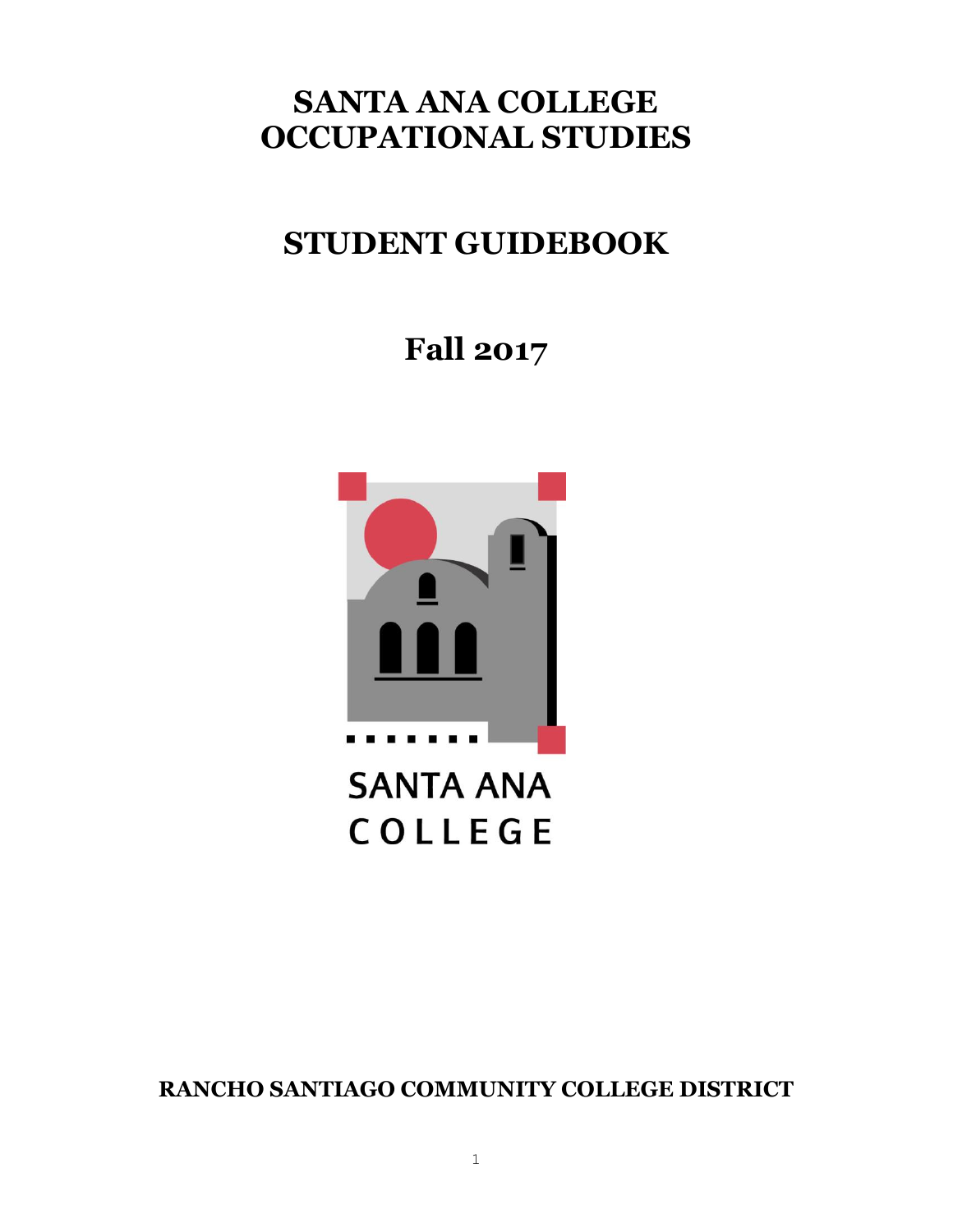#### **ORGANIZATION CHART FOR THE OCCUPATIONAL STUDIES PROGRAM RANCHO SANTIAGO COMMUNITY COLLEGE DISTRICT**

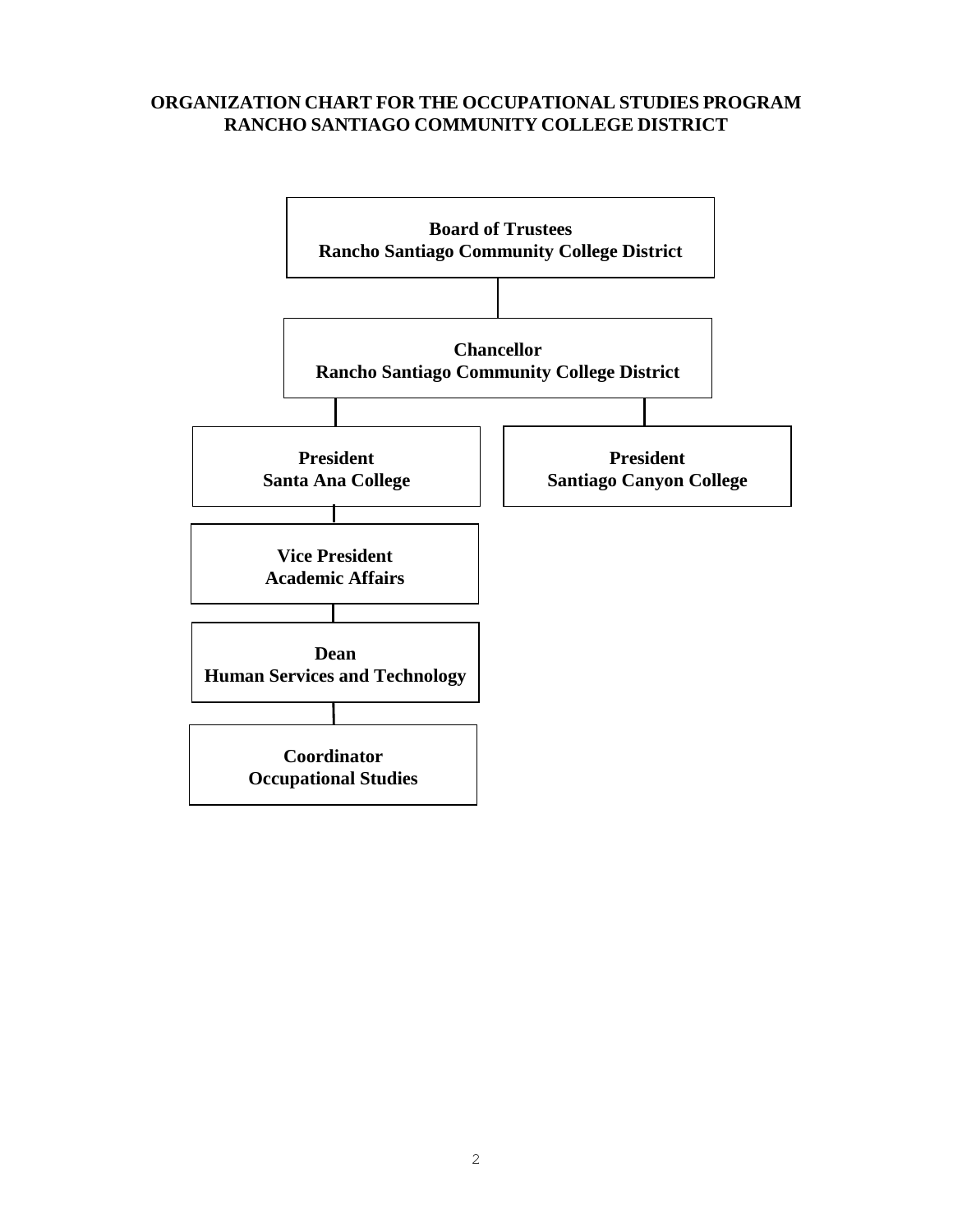## **TABLE OF CONTENTS**

| I.  | HISTORY OF THE OCCUPATIONAL THERAPY ASSISTANT PRORGAM                                                                                                                                                                                       | 4  |
|-----|---------------------------------------------------------------------------------------------------------------------------------------------------------------------------------------------------------------------------------------------|----|
| II. | Mission of Santa Ana College<br>Philosophy of the Occupational Studies Program                                                                                                                                                              | 5  |
| Ш.  | Description<br>Curriculum Design of the Occupational Studies Program<br><b>General Education</b><br>Major Specific Upper-Division Coursework                                                                                                | 5  |
| IV. | Prerequisites for Enrollment in the Occupational Studies Program<br><b>Sequence of Occupational Studies Courses</b><br><b>Student Learning Outcomes</b><br><b>Course Formats and Scheduling</b><br>Program Completion/Graduation            | 6  |
| V.  | <b>Academic Computing Center</b><br>Academic Advisement<br>Disable Student Programs and Services (DSPS)<br>Health and Wellness Center/Psychological Services<br><b>Financial Aid Programs</b><br>Learning Center<br><b>Library Services</b> | 8  |
| VI. | Professional Behavior<br><b>Ethical Behavior</b><br><b>Student Guidelines</b><br><b>CPR Cards</b><br>Grading<br><b>Student Complaint Procedure</b>                                                                                          | 9  |
|     | <b>Academic Action Plan</b><br>Student Acknowledgement Form                                                                                                                                                                                 | 12 |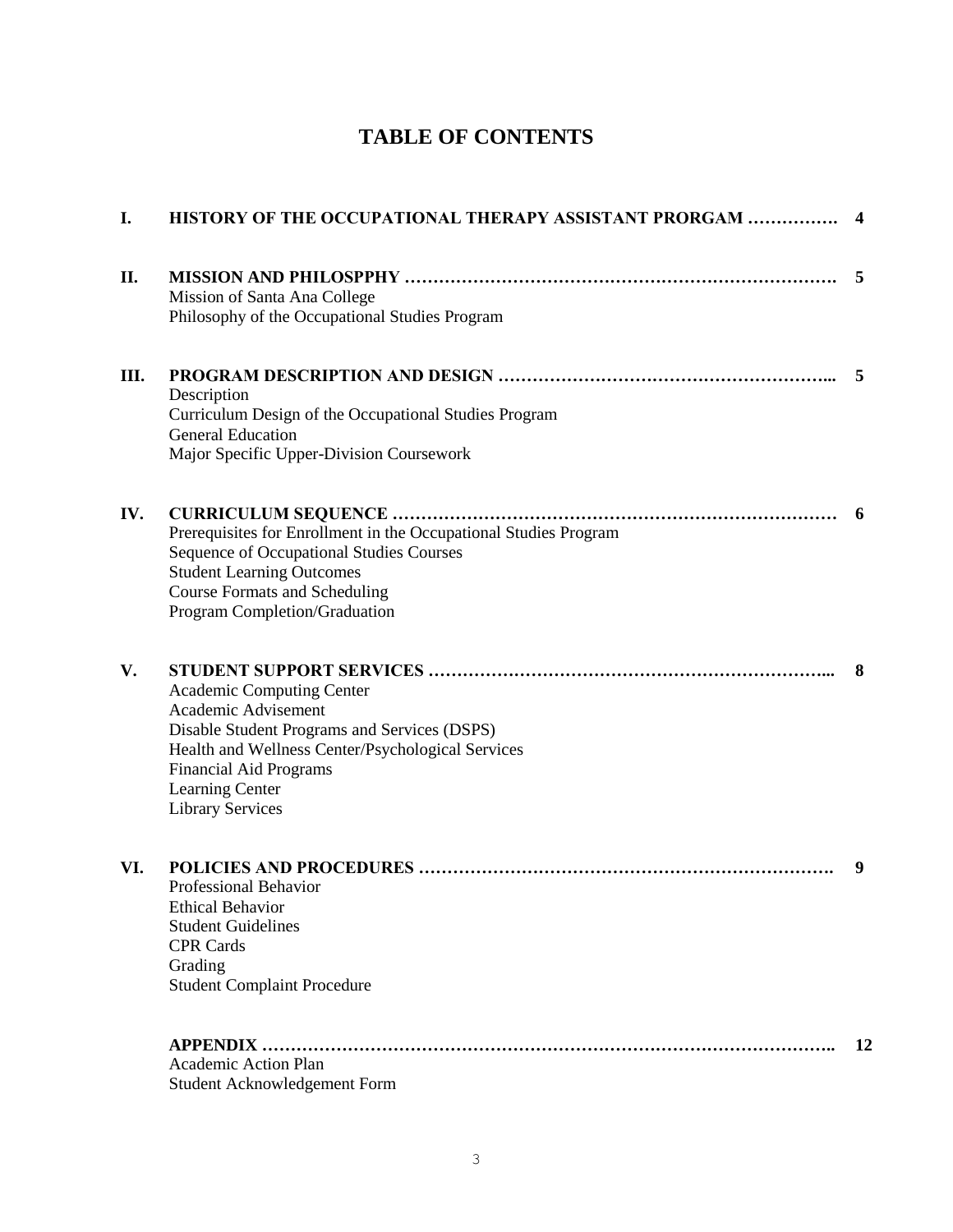## **I. HISTORY OF THE OCCUPATIONAL THERAPY ASSISTANT PROGRAM AT SANTA ANA COLLEGE**

Santa Ana College (SAC) was established in 1915 and is one of the oldest community colleges in California. Its present 50-acre campus was developed in 1947 at the corner of 17th and Bristol Street, Santa Ana. It is the main campus for the Rancho Santiago Community College District (RSCCD), which was formed in 1971. A new campus was created in the city of Orange in 1985, and Santa Ana Junior College changed its name to Rancho Santiago College. The RSCCD committed itself to establishment of a second full-service college in the district effective for the 1997-98 academic year. On July 1 of 1997, the two campuses split into two separate colleges. The Orange Campus was renamed Santiago Canyon College and the Santa Ana Campus was renamed Santa Ana College.

In September 2014, Governor Jerry Brown signed Senate Bill 850 to establish a statewide baccalaureate pilot program at no more than fifteen California community colleges, and applications to develop one of these programs were sent out in November 2014. One of the criteria for these programs was that the college had to offer a Career Technical Education (CTE) degree that was not offered at any public university the state. Several states have been offering baccalaureate degrees at community colleges with success. One of the benefits of these programs is that they enable students the chance to earn a bachelor's degree at an affordable rate and to earn a livable wage.

RSCCD made the decision to submit an application to expand the current Occupational Therapy Assistant (OTA) program at Santa Ana College (SAC). The OTA program is accredited by the Accreditation Council for Occupational Therapy Education (ACOTE), and there had been significant discussion to move accredited OTA education from the associate's level to the bachelor's level. ACOTE was not ready to make the move to a bachelor's degree for the OTA program at the time of our application, and the decision was made to offer a bachelor's degree in Occupational Studies (OS). This program will focus on preparing COTAs to be advanced practitioners, take on leadership positions, teach in OTA programs, and be prepared to apply to master's level Occupational Therapy programs. In 2016 ACOTE did make the decision to accredit entry level OTA education at the bachelor's level, and the expected date for programs to begin offering these degrees is 2019-2020. At that time SAC may transition the OS program to a bachelor's OTA program.

While ACOTE accreditation is for entry-level programs only, the Occupational Studies (OS) program at SAC is designed to be a post-professional program for COTAs. Students will enter the program as fifth semester juniors with their OTA education counting as their freshman and sophomore years. The students entering the OS program will be working adults, and it is expected that most, if not all, of the students will be working while in the OS program.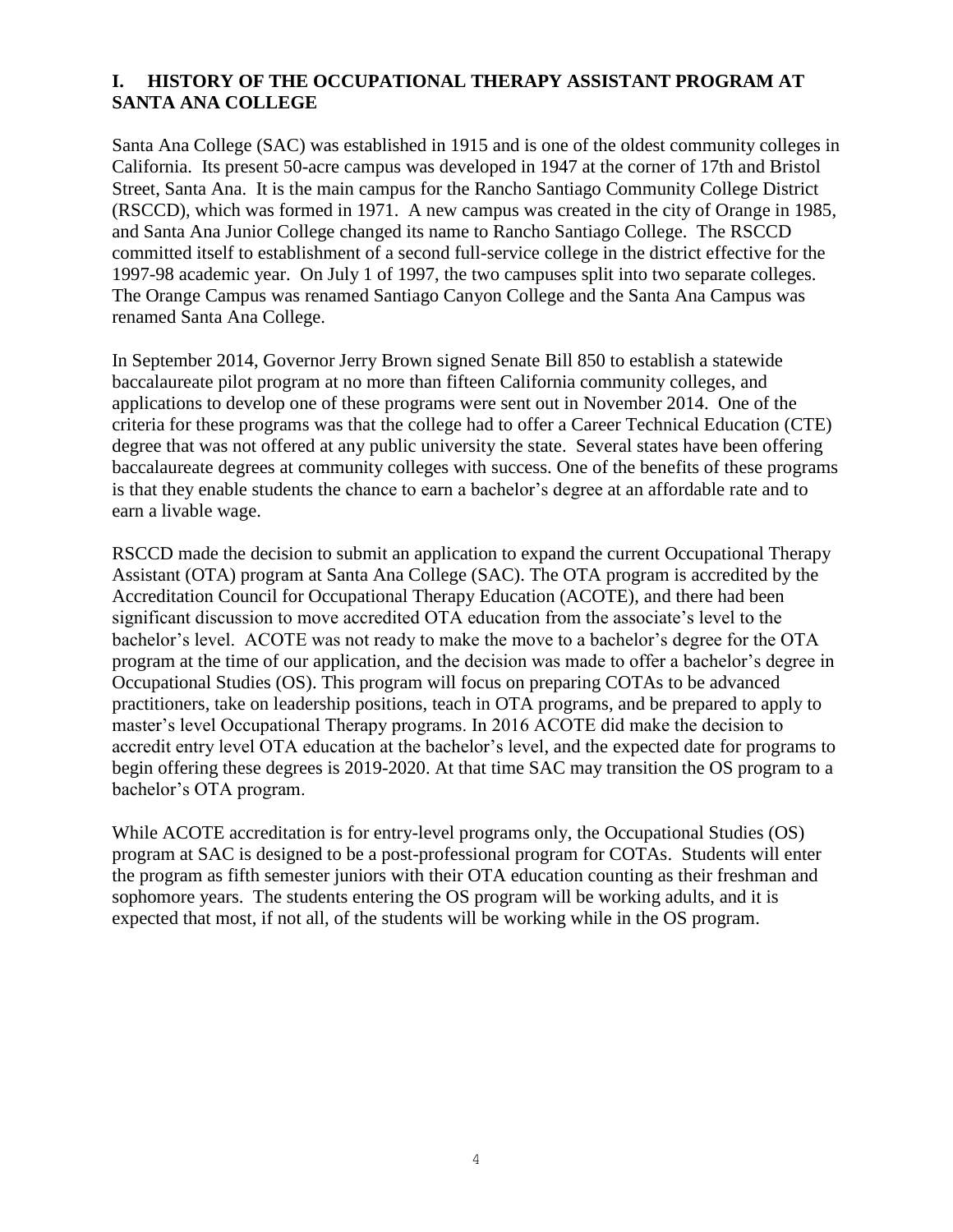## **II. MISSION AND PHILIOSOPHY**

#### MISSION OF SANTA ANA COLLEGE

Santa Ana College inspires, transforms, and empowers a diverse community of learners.

#### PHILOSOPHY OF THE OCCUPATIONAL STUDIES PROGRAM

The philosophy of the Occupational Studies program is consistent with the mission of Santa Ana College and with the philosophy of the Occupational Therapy Assistant program. This program provides the student with a rich, skill-based learning environment that recognizes the diversity each student brings to his or her education. The program supports and encourages the intellectual and personal growth of each student. The program has as its philosophical base, the belief in the significance of occupation as an organizing principle in encouraging and maintaining the quality of ones' life. The baccalaureate degree will be awarded to students who have demonstrated critical thinking skills, creative capabilities, effective communication skills, and positive social attitudes. In addition to these accomplishments, students graduating with a baccalaureate degree shall possess sufficient depth in the major in preparation for career positions and advanced levels of study.

## **III. PROGRAM DESCRIPTION AND DESIGN**

#### DESCRIPTION

Occupational therapy is a discipline that focuses on function as well as quality of life. Occupational therapy assistants provide service to individuals with physical, mental, or environmental disabilities. Occupational therapy assistants work to remediate skills of everyday tasks of work, self-care, and leisure.

The Bachelor of Science degree in Occupational Studies will provide in-depth instruction in the principles of practice used by the OTA that are designed to build on the foundational education provided at the Associate's level of education. The instruction will enable the students to broaden their current practice in specialty areas of practice and with a variety of populations. It will also prepare students to understand and utilize research-based evidence in patient treatment. Further, it will prepare the OTA for leadership positions.

#### CURRICULUM DESIGN OF THE OCCUPATIONAL STUDIES PROGRAM

ACCJC has several requirements for the community college baccalaureate degree programs:

- Lower division general education must meet either CSU breadth or IGETC requirements
- Programs must have forty units of upper division courses, with nine of these units being in general education
- Upper division courses must clearly demonstrate the appropriate level of depth and rigor to meet standards for being upper division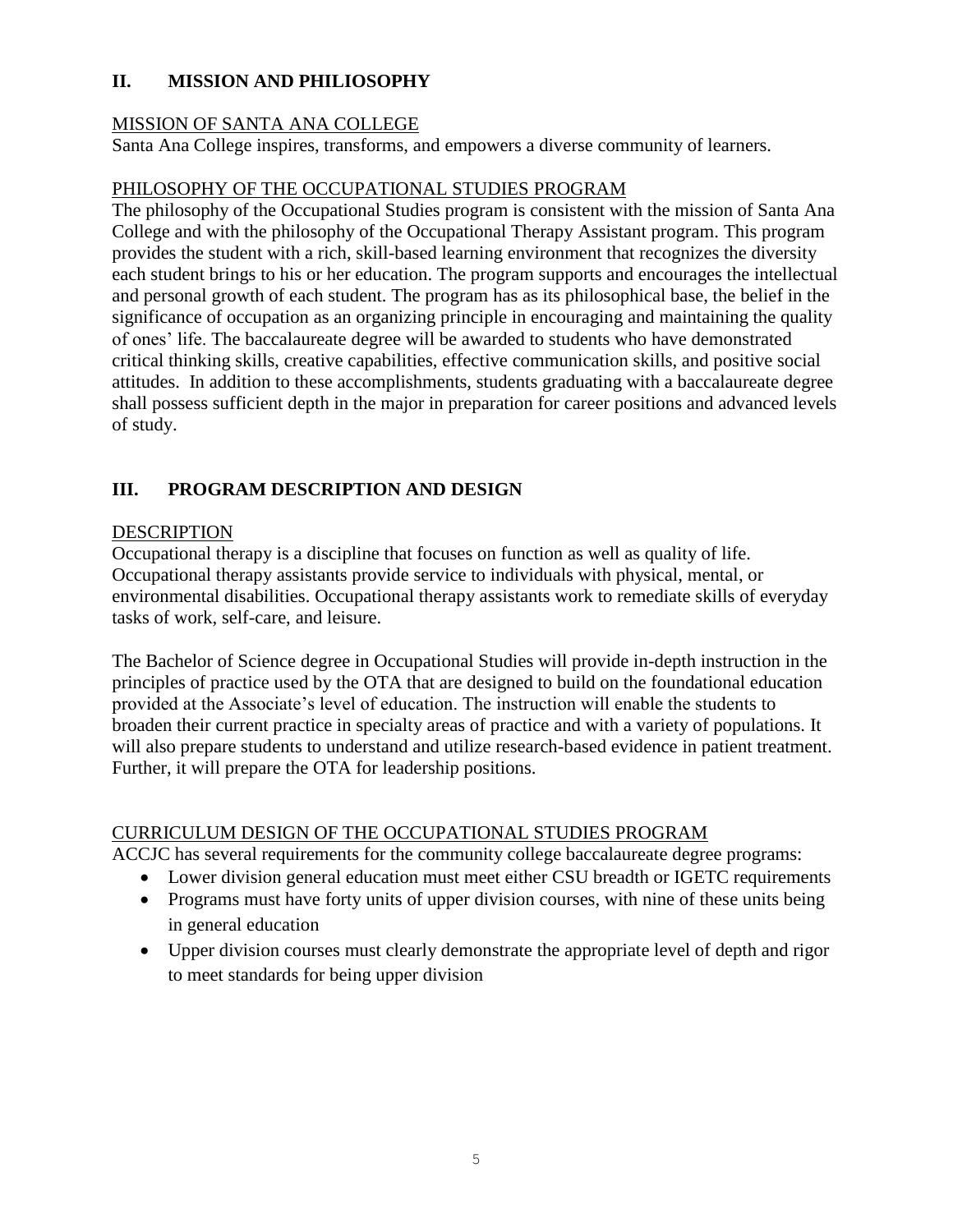## GENERAL EDUCATION

General education at Santa Ana College introduces the content and methodology of knowledge to include a broad spectrum of classes. The lower-division general education for the baccalaureate degree meets the regulations for IGETC or CSU Breadth, as described in the college catalog. The baccalaureate degree will consist of ten (10) units of upper-division general education courses. These upper-division courses with enhance the foundational knowledge gained by students in lower-division general education classes and will further develop communication, leadership, and computational skills that will supplement the major specific skill set used in occupational therapy settings.

## MAJOR SPECIFC UPPER-DIVISION COURSEWORK

Upper-division courses encompass research elements, workforce application, and a capstone project. Students completing these courses will be able to do the following:

- Develop therapeutic treatment plans based on a thorough understanding of available evidence.
- Define roles and working with disciplines outside of healthcare. Analyze professional journal articles including statistical analysis.
- Understand healthcare systems and how regulations affect the practice of occupational therapy.
- Analyze the unique value of occupational therapy with various populations and in different settings.

## **IV. CURRICULUM SEQUENCE**

Students will move through the OS program as a cohort. The curriculum moves in a progressive manner to ensure that students have the prerequisite knowledge before taking more advanced coursework. The program culminates in a capstone project that will require students to complete a project utilizing the skills that they have learned throughout the program.

#### PREREREQUISITES FOR ENROLLMENT IN THE OCCUPATIONAL STUDIES PROGRAM

Students entering the OS program must have graduated from an OTA program that has regional accreditation as well as accreditation from the Accreditation Council for Occupational Therapy Education (ACOTE). Students who have graduated from OTA program that has national accreditation will be required to complete additional coursework and will need to have an articulation plan developed with the OS counselor.

Students who have graduated from an OTA program may not have all of the general education courses required to meet IGETC or CSU Breadth requirements. These additional requirements are not a prerequisite but students need to meet with the OS counselor to determine any additional classes that will be required for graduation.

Equivalent lower division general education classes may be taken at any regionally accredited college.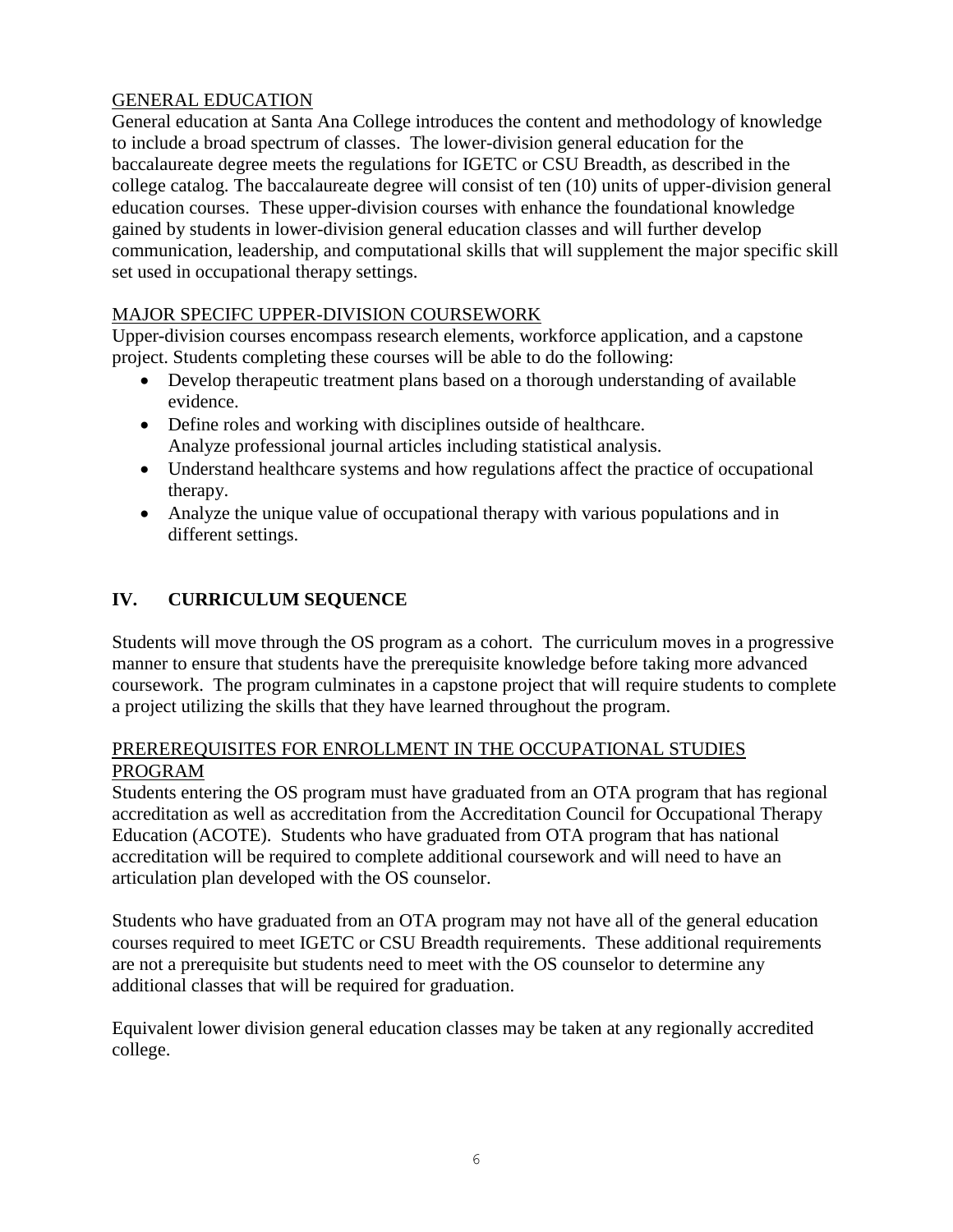## SEQUENCE OF OCCUPATIONAL STUDIES COURSES:

The program is designed to be completed in four semesters with two summer sessions. Courses listed in bold below are upper division courses that must be completed in the program. Nonbolded courses are lower division and can be completed prior to starting the program.

| Summer                                                             |                                                                                    |  |  |
|--------------------------------------------------------------------|------------------------------------------------------------------------------------|--|--|
| Psych 210 - Statistics for Behavioral Science<br>$\bullet$         | 4 units                                                                            |  |  |
| Semester 1                                                         |                                                                                    |  |  |
| OS 301 Therapeutic Approaches to the Older Adult<br>$\bullet$      | 3 units                                                                            |  |  |
| Physics 109 – Survey of General Physics                            | 4 units                                                                            |  |  |
| <b>OS 304 Movement Theory &amp; Analysis</b><br>$\bullet$          | 3 units                                                                            |  |  |
| Semester 2                                                         |                                                                                    |  |  |
| $\bullet$                                                          | <b>Math 319 Quantitative Research Methods for Healthcare Professionals 4 units</b> |  |  |
| Sociology 100 - Introduction to Sociology                          | 3 units                                                                            |  |  |
| <b>CMST 307 Health Communication</b><br>$\bullet$                  | 3 units                                                                            |  |  |
| <b>OS 312 Advanced Practice Areas in OT</b><br>$\bullet$           | 3 units                                                                            |  |  |
| <b>Summer</b>                                                      |                                                                                    |  |  |
| OS 403 Leadership Skills for the OTA                               | 2 units                                                                            |  |  |
| Semester 3                                                         |                                                                                    |  |  |
| Philosophy $108 -$ Ethics                                          | 3 units                                                                            |  |  |
| OS 305 Advanced Pediatric Practice for the OTA<br>$\bullet$        | 3 units                                                                            |  |  |
| OS 325 Applying Research to Occupational Therapy Intervention<br>٠ | 3 units                                                                            |  |  |
| <b>OS 310 Community-based OT</b><br>$\bullet$                      | 3 units                                                                            |  |  |

Semester 4

| • OS 412 Capstone Seminar                           | 3 units |
|-----------------------------------------------------|---------|
| • OS 410 Healthcare Systems                         | 3 units |
| • OS 402 Neuro Principles in Human Performance      | 4 units |
| • SOC 401 Sociology of Health, Illness, and Healing | 3 units |

## STUDENT LEARNING OUTCOMES:

- 1. Demonstrate advanced mastery of OTA clinical skills, including clinical reasoning, that follow the guidelines established in the Frameworks for Occupational Therapy Practice.
- 2. Relate theory and research to clinical practice areas.
- 3. Provide OTA services that meet the community needs of diverse populations demonstrating sensitivity and empathy.
- 4. Prepare for participation in advocacy for clients in clinical and community settings.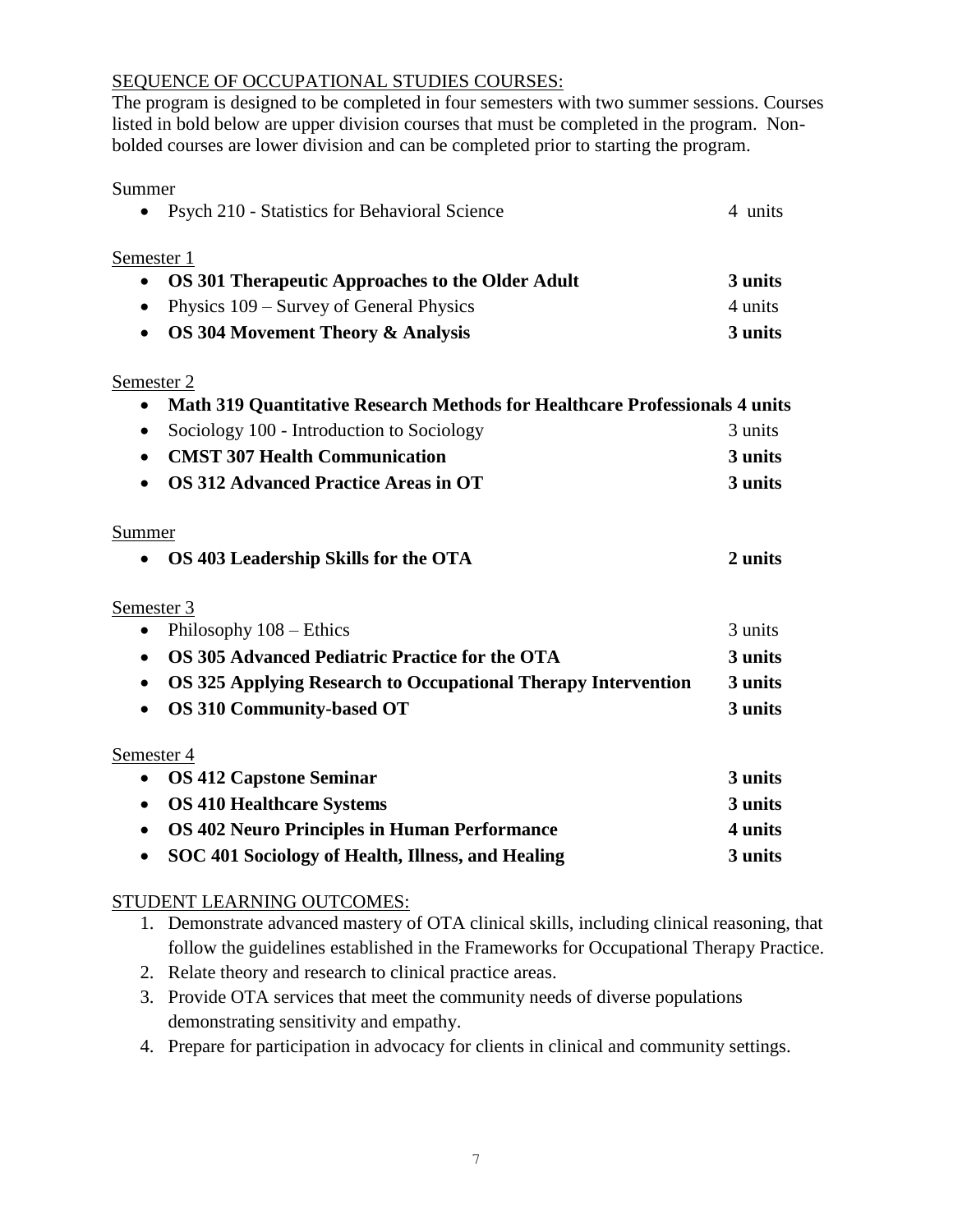## COURSE FORMATS AND SCHEDULING

Courses in the OS program will be offered on-campus, online, and in a hybrid format (partially online and partially on campus). Courses will be scheduled on Wednesday evenings and Saturdays. In the second semester, there will be one Friday evening course. This schedule was designed to meet the needs of working students.

## PROGRAM COMPLETION/GRADUATION

Students will have their transcripts evaluated at the onset of the program, and an education plan will be completed. Requirements for graduation are completion of the following:

- 1. General education that meets the IGETC or CSU breadth pattern.
- 2. All OS required courses as listed above, which include 10 semester units of upper division coursework and 30 semester units of upper division coursework specific to the major.
- 3. A minimum of 120 semester units of coursework.
- 4. Submission of a graduation petition during the fourth semester of the program.

## **V. STUDENT SUPPORT SERVICES**

**Academic Computing Center** – located in A-106. Computers are available for use on college related projects. For more information, you can visit the computing center or call (714) 564- 6731.

**Academic Advisement** – located in L-222. Please contact Marcella Hernandez at [hernandez\\_marcella@sac.edu](mailto:hernandez_marcella@sac.edu) or Daniel Peraza at [peraza\\_danny@sac.edu,](mailto:peraza_danny@sac.edu) designated counselors for the OS program for academic advisement related to general education and graduation requirements. Appointments can be made by calling (714) 564-6254 or in person. For advisement related to OS classes please make an appointment with the instructor of the class. For advisement regarding OS program issues please make an appointment with the program director at [parolise\\_michelle@sac.edu.](mailto:parolise_michelle@sac.edu)

**Disabled Student Programs and Services (DSPS)** – located in VL-204. DSPS provides instructional support services and reasonable accommodations to students with verified disabilities. These services are designed to ensure that students have an equal opportunity to participate and succeed in college programs and activities The DSPS office has designated (name) to work with the OS students. (Name) can be contacted at

**Health and Wellness Center/Psychological Services** – located in VL-211. Currently enrolled students are eligible for services. While students can be seen by a doctor or nurse at no cost, most services are provided for a nominal fee for matters such as laboratory tests, blood work, prescriptive medications, and some minor medical procedures. Two counselors, (Name & Name) have been assigned to assist students who are experiencing anxiety, depression, stress or any psychological situations that may be affecting their academic performance. In addition to providing individual counseling sessions, these counselors will be providing outreach and workshops for the OS students. They can be reached at: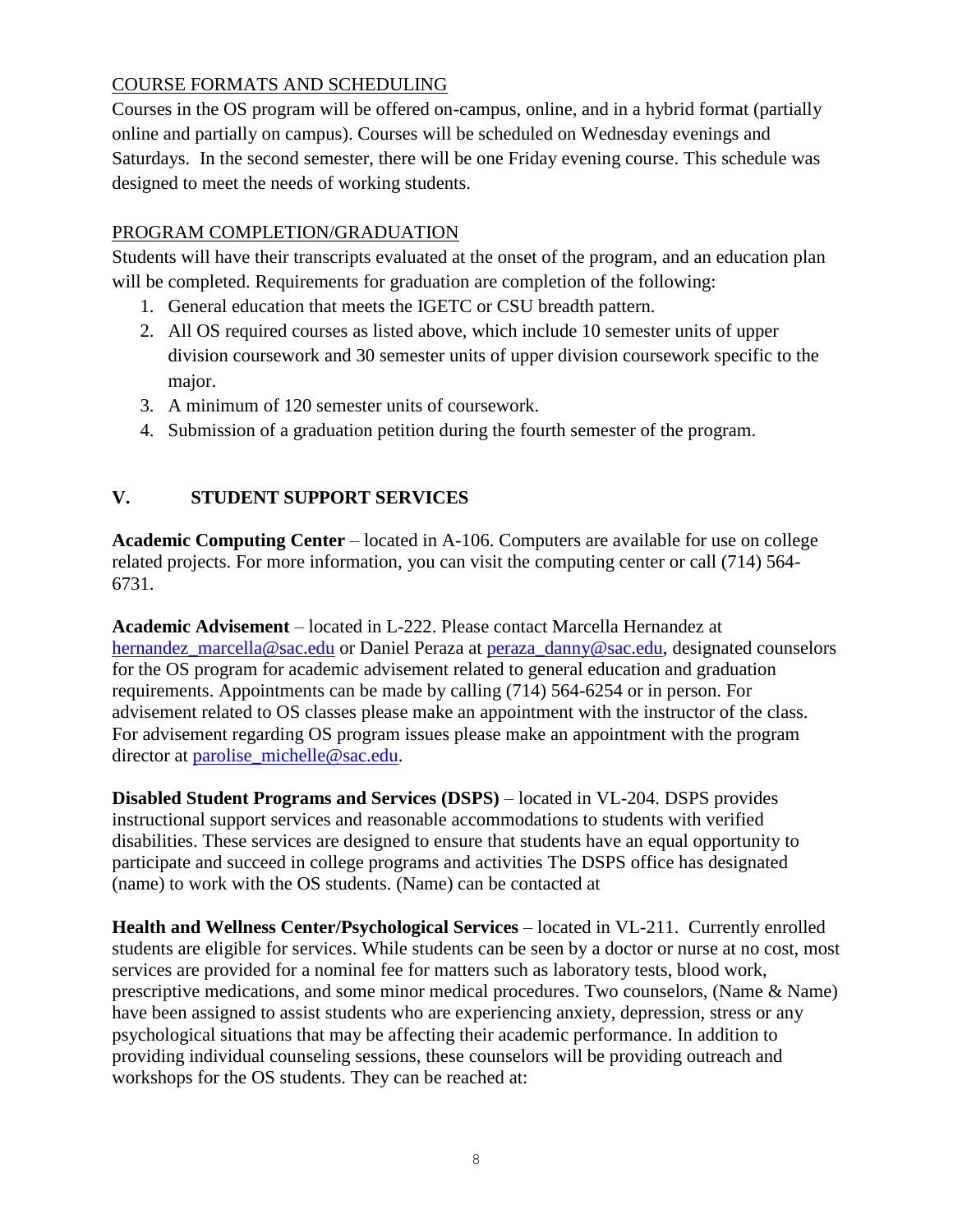**Financial Aid Programs** – located in VL-105. Financial aid is available to help students who might not otherwise be able to attend school. Although the primary responsibility for meeting college costs rests with the student and his or her family, it is recognized that many families have limited resources and are unable to meet the cost of a college education. Therefore, federal and state financial aid programs have been established to provide assistance for students with documented financial need. The financial aid office has worked closely with the State Chancellor's Office and other community college pilot baccalaureate programs to ensure that all possible assistance is available to the OS students. All students are strongly encouraged to meet with a financial aid counselor. For more information, please call (714) 564-6242.

**Learning Center** – located in D-301 and D-307. Services are free to all enrolled students. Services include directed learning activities (some have been developed specifically for OS students), conferencing/tutoring, computer-aided instruction, and workshops in reading, writing, English for the multilingual student, modern foreign languages, and communication. For more information, please call (714) 564-6569.

**Library Services** – located in L-101. The Nealley Library supplies the resources, services, and facilities that support learning and the mission of the College. The Library's collection is composed of books, periodical subscriptions, close-captioned videos and DVDs, CDs, microforms and a variety of periodical databases providing students and staff with 24/7 remote access to over 18,000 full-text periodicals and 11,000 e-books. Yolanda Garcia is the librarian designated to assist OS students. She can be reached by email at: [garcia\\_yolanda@sac.edu](mailto:garcia_yolanda@sac.edu) or by phone at: (714) 564-6700.

## **VI. POLICIES AND PROCEDURES**

## PROFESSIONAL BEHAVIOR

#### Attendance

Regular attendance in the classroom and in online classes is necessary for students to meet the program and course objectives. Students are required to meet all objectives in each course in order to receive a passing grade. Per the Santa Ana College catalog a student may be dropped from a course due to poor attendance as follows:

"A student may be dropped for non-participation if he/she has missed in excess of 10% of the total course activities including but not limited to class attendance, discussions, assessments, etc."

Extenuating circumstances causing excessive absences are evaluated on an individual basis. The instructor will evaluate the situation with the student and may assign acceptable make-up activities as appropriate. If the student is unable to meet the course objectives related to the absence, the student receives a failing grade, an incomplete to be made up at a later date, or a withdrawal from the course. An incomplete in an OS course must be completed within six months.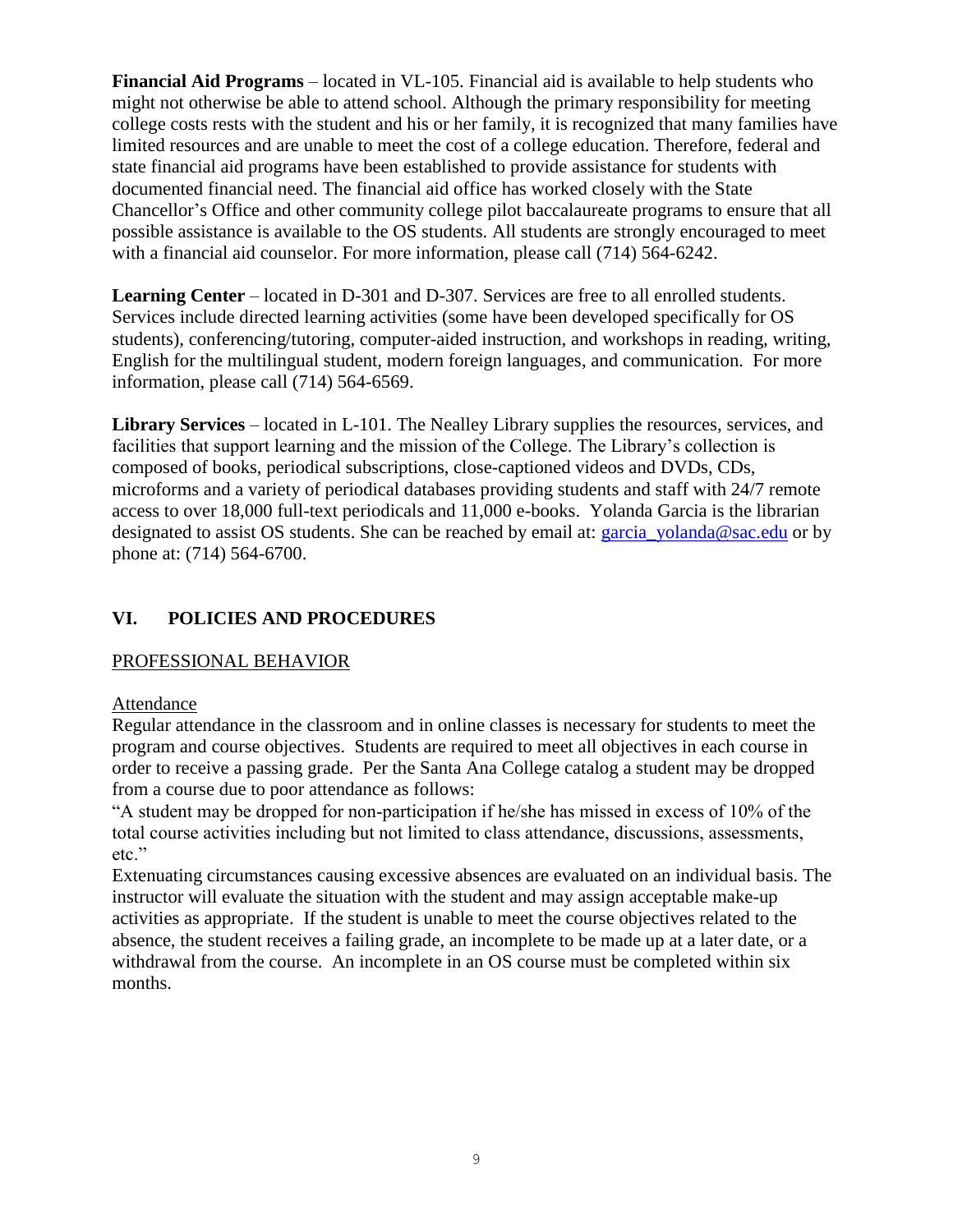#### ETHICAL BEHAVIOR

Students are expected to follow these guidelines:

- 1. Reliable and responsible action are expected in any relationship within the department or between departments, staff members, students and others.
- 2. Thoughtful and courteous behavior toward others.
- 3. Truth and honesty are expected in all dealings and relationships. This includes carrying out assignments, respectful usage of department or college material and facilities, and performance in assignments and examinations.
- 4. Plagiarism is the act of presenting the words, work, or opinions of someone else as if they were the original work of the submitter. These may be the product of another student or a professional writer or be from any source whether the author is known or unknown, i.e., encyclopedia, magazine, textbook or models used by instructors.
- 5. Any student who is discovered cheating on an exam or plagiarizing will receive a failing grade for that work or exam. Any student stealing tests, plagiarizing, removing material from the classrooms without authorization, examining materials on a teacher's desk without permission, or otherwise disregarding established classroom protocol will be referred to the Dean of Students. A written report will be filed with both the Human Services and Technology Division and the office of the Dean of Students.
- 6. Open communication between faculty and students is encouraged.

#### Student Guidelines

#### **Change of Address or Phone Number**

Changes of address, phone number, and email must be submitted immediately to the Occupational Studies office and instructor(s). This will ensure timely communications between the program and the student.

## **CPR Cards**

All OS students must have a copy of a current CPR card: Basic Life Support for Health Care Provider from the American Heart Association.

## **Grading**

The Occupational Therapy Assistant Department has the following grading scale:

| $100 -$   | 90%  | A |
|-----------|------|---|
| 89 -      | 80%  | B |
| 79 -      | 70\% | € |
| 69 -      | 60%  | D |
| below 60% |      | F |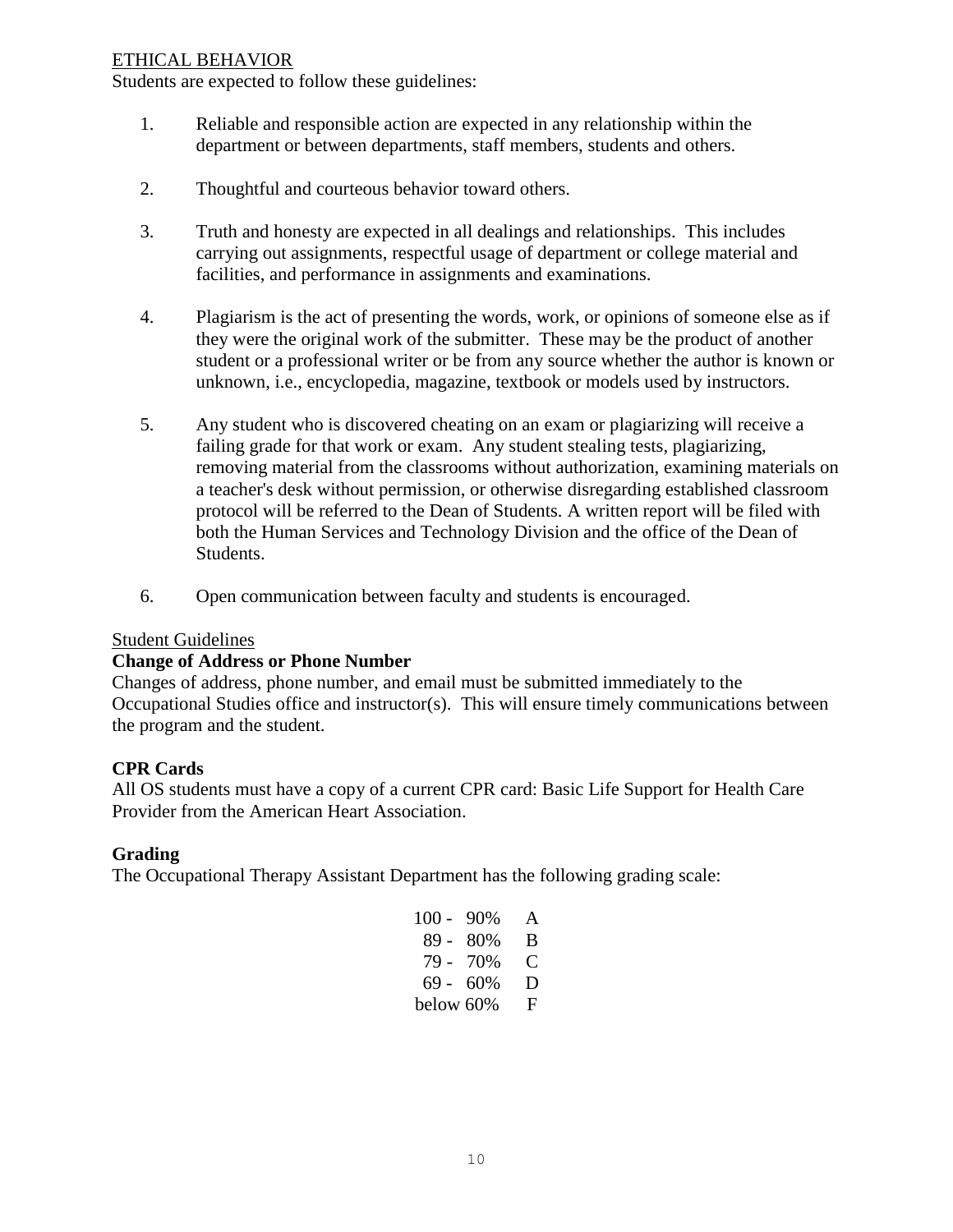- 1. Course syllabi containing course requirements and academic standards are distributed on the first day of each course. Students are expected to complete every assignment of the course, to submit assignments on time, and to perform other course requirements within standards of achievement established by the instructor.
- 2. Students who receive a failing grade at mid-term and/or are maintaining a failing grade two weeks prior to final examination will be given a written plan - *Academic Action Plan* (refer to appendix I) from the instructor. Students are required to meet with the instructor to address the academic issue and identify achievable means to resolve the problem.
- 3. *Academic Action Plans* may be issued more frequently than stated above at the discretion of the instructor to assure prompt recognition of problems and to provide assistance to students who are experiencing difficulties in class.
- 4. A student may receive a final grade of "I" (incomplete) in a course that the student has attended regularly, but because of illness or unavoidable circumstances is unable to complete course work or take a final examination. An incomplete in an OS course must be completed within six months.

Evaluation of students by faculty is based upon course objectives. Objectives are stated in the course syllabi. Written examinations are used primarily as objective testing methods. Computer examinations may be utilized. Other means of evaluations include but are not limited to the following:

- 1. Written assignments
- 2. Presentations
- 3. Participation in class, group discussions, and group process
- 4. Assigned activities

The instructor is solely responsible for the grades assigned in the courses. Instructors may not be directed to change a grade except in certain narrow circumstances authorized by the California Education Code, Section 76224(a). The Education Code states:

*"When grades are given for any course of instruction taught in a community college, the grade given to each student shall be the grade determined by the instructor of the course and the determination of the student's grade by the instructor of the course, in the absence of mistake, fraud, bad faith or incompetence shall be final."*

When a student believes that the District grading policies have not been followed, the student should discuss this concern with the appropriate course instructor. If the issue cannot be resolved to the student's satisfaction, he/she may appeal the assigned grade to the Division Dean. The Division Dean will determine if any error, fraud, bad faith or incompetence has occurred.

## **Make-Up Exams/Late Assignments**

If a student submits an assignment late, a late penalty will be deducted from the score, as outlined in the course syllabus. Students who miss an exam without prior approval will not be allowed to make up the exam unless it is due to an illness (physician documentation required) or a severe extenuating circumstance, which will be evaluated individually by the instructor.

## **Student Complaint Procedure**

Students who have a complaint other than about a grade should contact the instructor involved and the OS program coordinator. If unresolved, then contact the Dean of Human Services and Technology at Santa Ana College. If further resolution is needed, the Dean of Students should be consulted.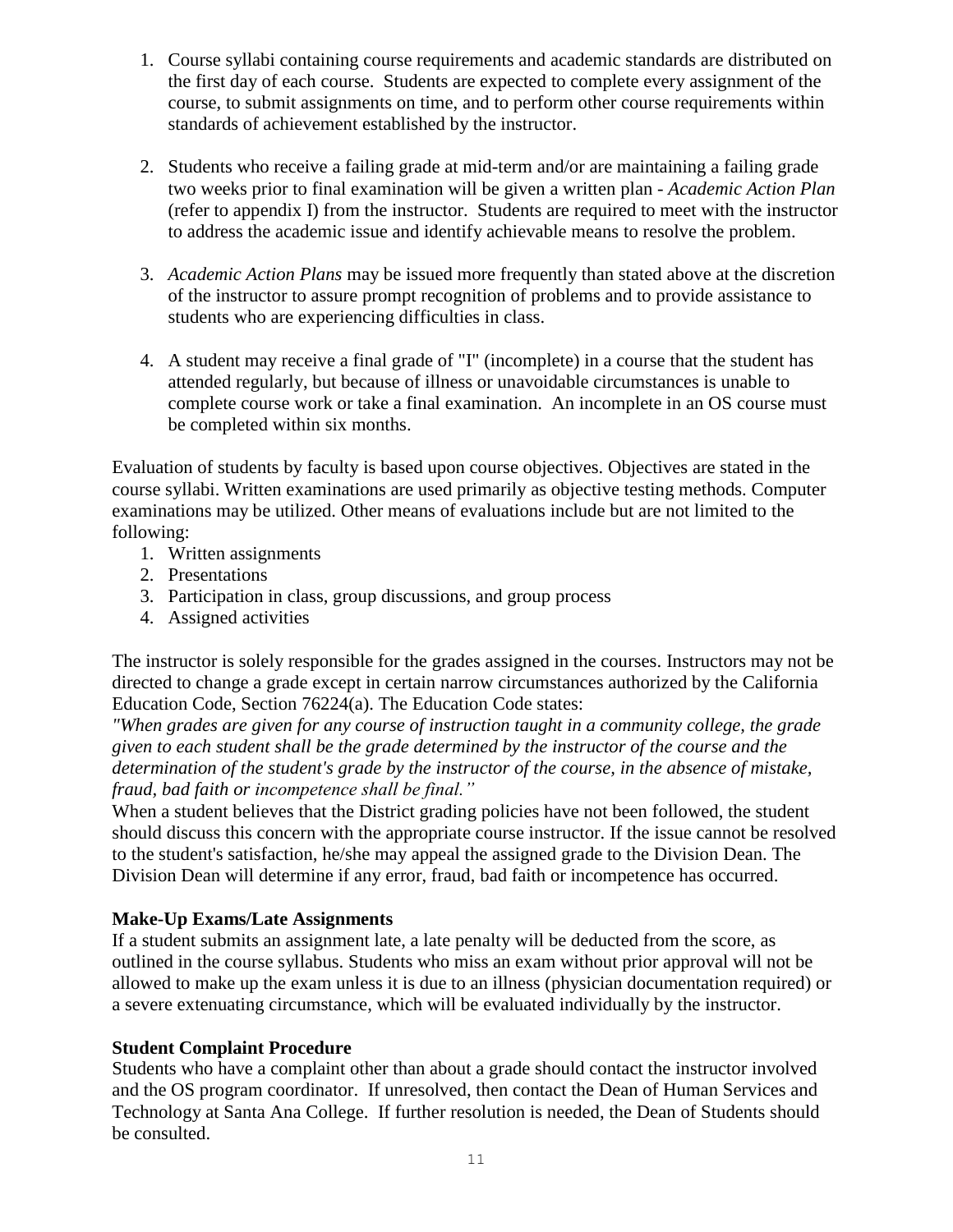## **APPENDIX**

## SANTA ANA COLLEGE OCCUPATIONAL STUDIES PROGRAM ACADEMIC ACTION PLAN

| Student:                                                                                                                   |                                                                                                       |
|----------------------------------------------------------------------------------------------------------------------------|-------------------------------------------------------------------------------------------------------|
| Course:                                                                                                                    |                                                                                                       |
| time.                                                                                                                      | This notice is to inform you that you are not receiving a "C" or better in this course at the present |
| Your present grade is:                                                                                                     |                                                                                                       |
| <b>Instructor Comments:</b>                                                                                                | ,我们也不会有什么。""我们的人,我们也不会有什么?""我们的人,我们也不会有什么?""我们的人,我们也不会有什么?""我们的人,我们也不会有什么?""我们的人                      |
|                                                                                                                            |                                                                                                       |
| ,我们也不会有什么。""我们的人,我们也不会有什么?""我们的人,我们也不会有什么?""我们的人,我们的人,我们也不会有什么?""我们的人,我们的人,我们也不会<br>Remediation Plan/Specific Suggestions: |                                                                                                       |
|                                                                                                                            |                                                                                                       |
| <b>Student Comments:</b>                                                                                                   |                                                                                                       |
|                                                                                                                            | ,我们也不能在这里的时候,我们也不能在这里的时候,我们也不能会在这里的时候,我们也不能会在这里的时候,我们也不能会在这里的时候,我们也不能会在这里的时候,我们也不                     |
| at the present time. I have received a copy of this Academic Action Plan.                                                  |                                                                                                       |
| Student Signature                                                                                                          |                                                                                                       |
| Instructor Signature                                                                                                       |                                                                                                       |